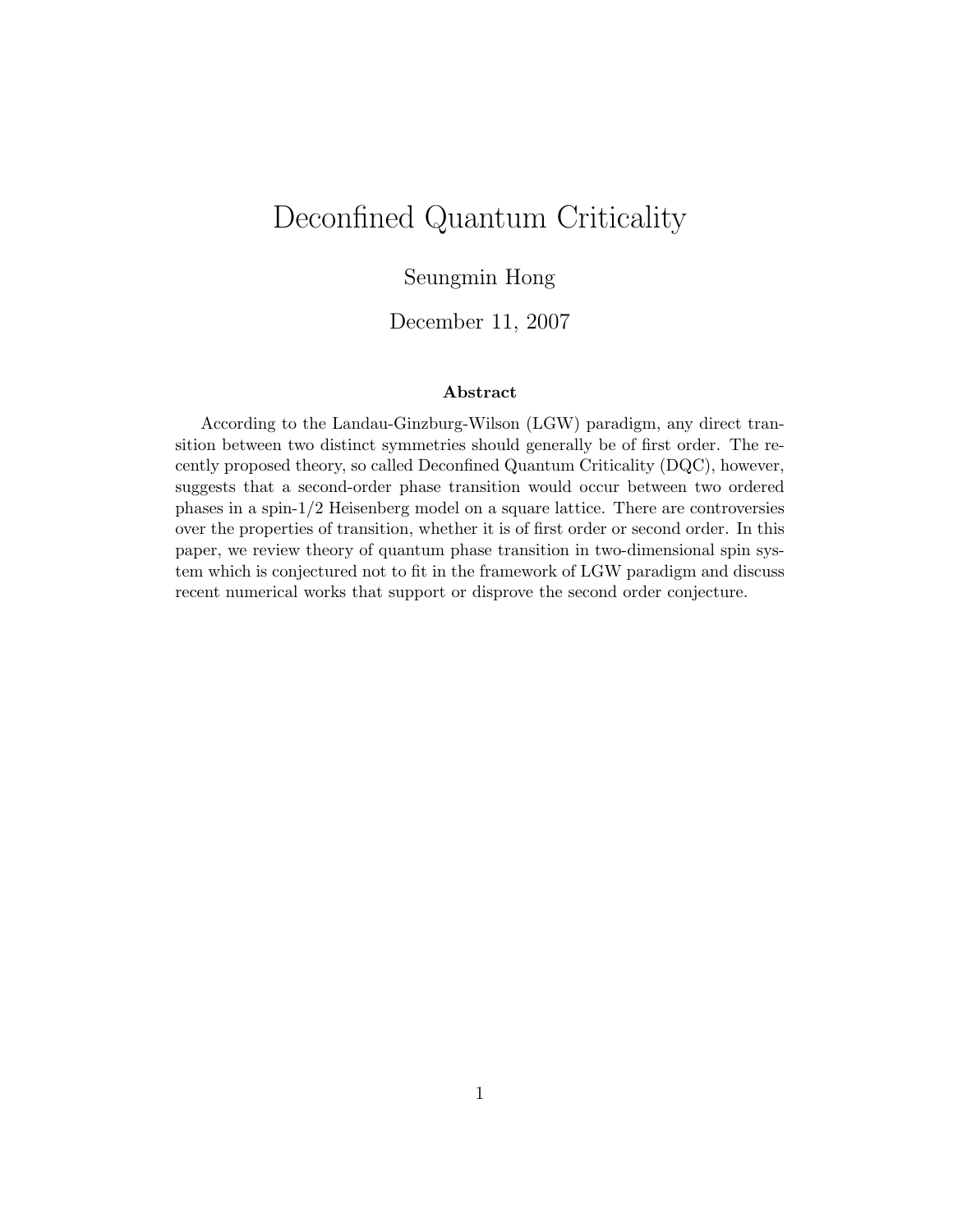# 1 Introduction

#### 1.1 Two dimensional electron systems

Since the discovery of the high temperature superconductivity in the cuprate compounds, the two-dimensional electron gas model has been of more importance for both theoretical and experimental grounds. When the cuprate materials like  $\text{La}_2\text{CuO}_4$  are doped with mobile electrons or holes  $(Sr)$ , for instance, the superconductivity is induced in the  $CuO<sub>2</sub>$ plane, which may be described with the superexchange model. It has been believed that understanding of two dimensional antiferromagnetic model would reveal the underlying mechanisms. For the similar ground, Mott materials have also been intensively investigated since they exhibit either antiferromagnetic order or quantum disordered ground state depending on the exchange coupling constants and the geometry of the effective 2D Hamiltonian. In these contexts, the studies on the phase transition depending on the control parameters such as the strength of exchange couplings and the doping, have been thought to be highly relevant, especially to 2D electron systems.

### 1.2 Landau-Ginzburg-Wilson paradigm

The modern theory of phase transition have been developed largely due to the Landau-Ginzburg framework combined with the Wilson's renormalization idea. In this framework, the high energy modes are integrated out to be absorbed into the effective relevant parameters. By this mechanism, long wavelength and long time scale behaviors of physical quantities are essentially determined by the fixed points and the flow diagram in the parameter space. This is so called Landau-Ginzburg-Wilson (LGW) paradigm.

A central idea of the LGW paradigm is encapsulated in the order parameter, which characterizes the different symmetries of the phases on either side of the critical point. At the critical point, the fluctuation of the order parameter diverges so that the system of interest performs a kind of averaging out process over all length scale, smaller than the divergent correlation length set by the fluctuation. Because of this integrating out procedure, nonanalyticity arises to the free energy of the system. On the other hand, the order parameter chooses the optimal quantity to minimize the coarse-grained free energy so that phase transition occurs across the nonanalyticity. When the order parameter jumps in a discontinuous fashion, it is often said to be of a first order transition, while a continuity in changes called a second order phase transition [2].

So far the LGW framework has been successful in studying various phase transitions and critical behaviors. However, there is a question of its extent, especially to the transition inherent to quantum fluctuation.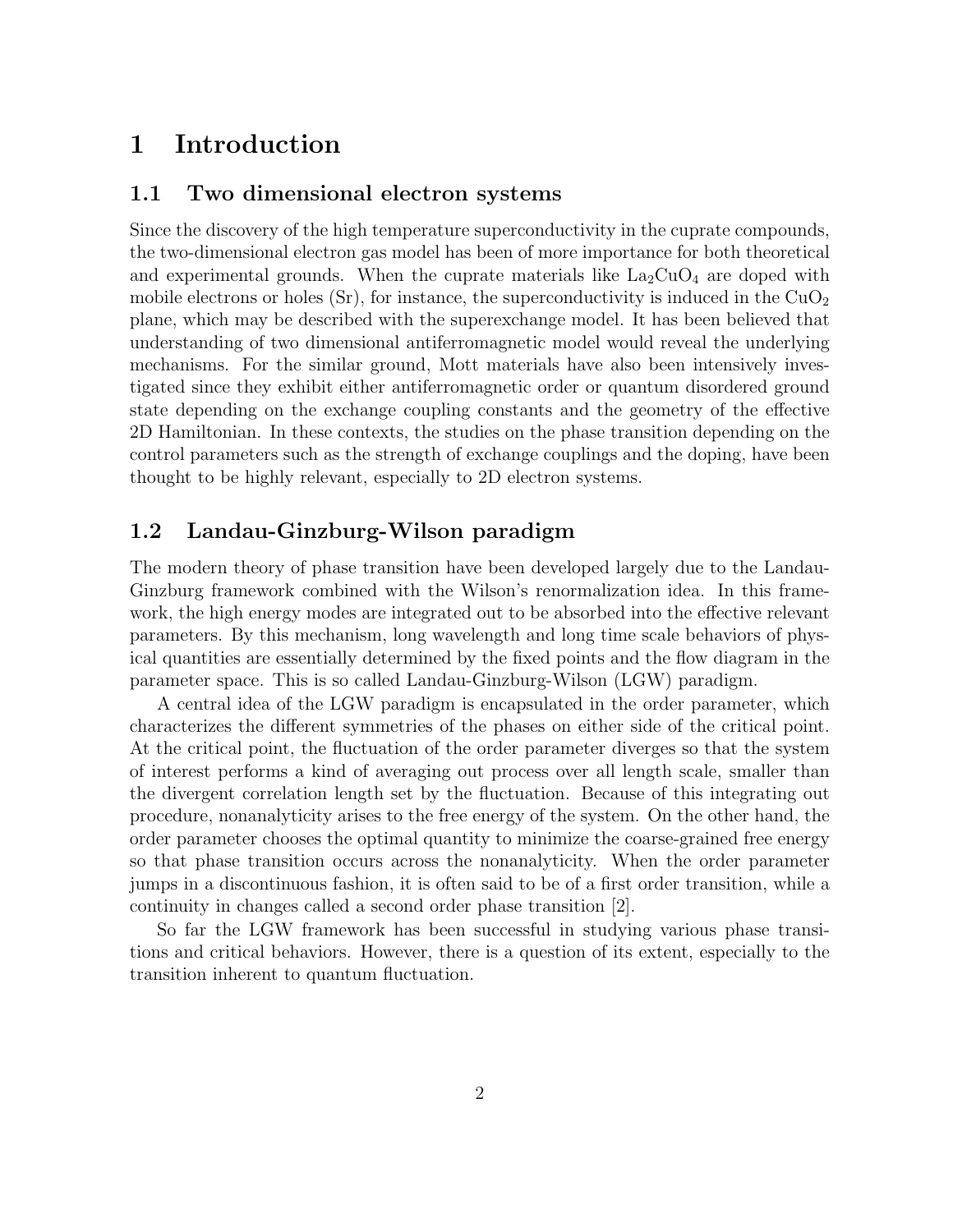#### 1.3 Quantum Phase Transition

Generically, the quantum phase transitions are relevant at extremely low temperature, especially at zero temperature. In principle, quantum mechanics is dominant to a phase transition, when the temperature of the system becomes lower than some characteristic energy scale. Exactly at zero temperature, a transition occurs because of the changes in non-thermal parameter. Even though quantum mechanics seems to be restricted in the zero temperature regime, it can also affect to the some extent, competing with thermal fluctuation.

On the basis of the LGW paradigm, the critical phenomena of a quantum system at  $T = 0$  can be mapped into the classical system with the dimensionality  $d \to d + z$ . Here the extra dimension  $z$  is a dynamical exponent, which tells how the space and the time are connected in phase transition. This exponent characterizes an temporal length scale, in addition to the divergent length scale in the classical system. This equivalence can be clearly understood by looking at the quantum partition function. By mapping the temperature of the system to the imaginary time, the quantum partition function transforms into the classical partition function. Na¨ıvely speaking, such process should be nothing but adding one more dimensionality, which is not necessarily true. For instance, the dynamical exponent  $z$  at the critical point is not unity in case of the incommensurate Bose-Hubbard model. So, the asymmetry between the time and the space at criticality becomes apparent through the dynamical exponent  $z$  [5].

This guiding principle, the LGW framework, however, does not always work for the various quantum system. One famous case, by now old, but still challenging, is the continuous phase transitions between distinct quantum Hall states, which can not be described in terms of the local Landau order parameter. Another example, we will review, is the transition between the N´eel state to a Valence Bond Solid (VBS) state in a 2D Mott insulator. The LGW paradigm, in general, predict the transition between two distinct symmetries such as the Néel state and a VBS state, to be either of a first order transition, or intermediate disordered state which breaks both symmetries, or another intermediate disordered state with neither order. However, a recently proposed scenario [3, 4] argues that the phase transition between two different broken symmetry state can be continuous, which is inconsistent with the LGW paradigm.

Before we review the phases of insulating quantum magnets in the following section, it should be emphasized the difficulties in this study. In real physical system, it is hard to construct the deconfined quantum critical system as was argued in [3, 4], though the VBS state was reported to be shown in some organic compounds such as  $\text{Zn}_x\text{Cu}_{4-x}(\text{OD})_6\text{Cl}_2$ . Furthermore, the numerical simulations of microscopic model via Quantum Monte Carlo involves infamous fermion sign problem. However, this issue is still of significance since it can shed light on the mechanism of the superconductivity as well as superfluidity in systems of trapped ultracold atoms.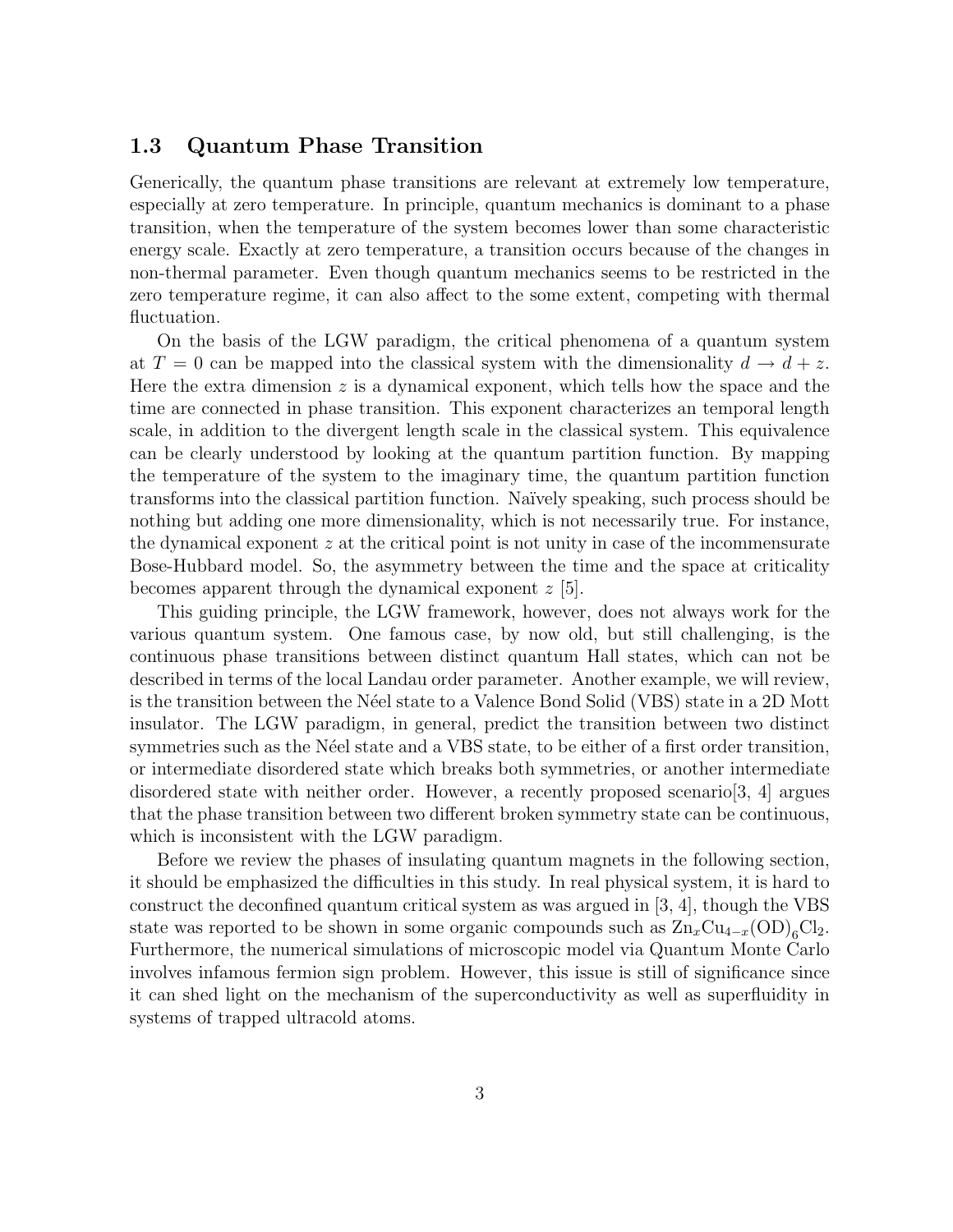# 2 Theory of Deconfined Quantum Criticality

In this section, we first review the phases in the model of two-dimensional Heisenberg Hamiltonian, and then discuss the connected field theories [1]. The key concept in the Deconfined Quantum Criticality (DQC) lies in the use of new degrees freedom in describing the critical point, instead of order parameter fields for the either phases.

### 2.1 Insulating Quantum Magnets

Let us consider a system of spin half moments on a two dimensional square lattice with the effective Hamiltonian.

$$
H = \sum_{\langle \mathbf{r} \mathbf{r}' \rangle} J_{\mathbf{r} \mathbf{r}'} \mathbf{S}_{\mathbf{r}} \cdot \mathbf{S}_{\mathbf{r}'} + \dots = H_0 + \dots \tag{1}
$$

Here  $\langle \mathbf{r} \mathbf{r}' \rangle$  denotes nearest neighbor pairs, and  $J_{\mathbf{r} \mathbf{r}'}$  is the exchange coupling. We will first consider the case of isotropic coupling  $J_{rr'} = J_0 > 0$  which leads antiferromagnetic ordering, and will later generalize with additional interactions between spins.

#### 2.1.1 Néel State



Figure 1: Néel ground state of the spin half antiferromagnet Hamiltonian  $H_0$  with positive isotropic exchange couplings  $J_{rr'} = J_0$ . Even in the presence of fluctuations in spins  $S_r$ , the Néel state displays nonzero magnetic moment. Figure taken from [6]

In case of isotropic exchange coupling, the system develops a single quantum phase, the N'eel order as illustrated in Fig 1. In the ground state, the spin rotation symmetry is spontaneously broken, while the lattice translation symmetry is still preserved.

$$
\langle \mathbf{S}_{\mathbf{r}} \rangle = \eta_r \mathbf{N} \;, \qquad \eta_r = (-1)^{x+y} \tag{2}
$$

In the N $\acute{e}$ el state, N slowly varies compared to the scale set by the lattice size, and the low lying excitation shows linear gapless dispersion. In other words, this AF states shows a long-range correlations between spins.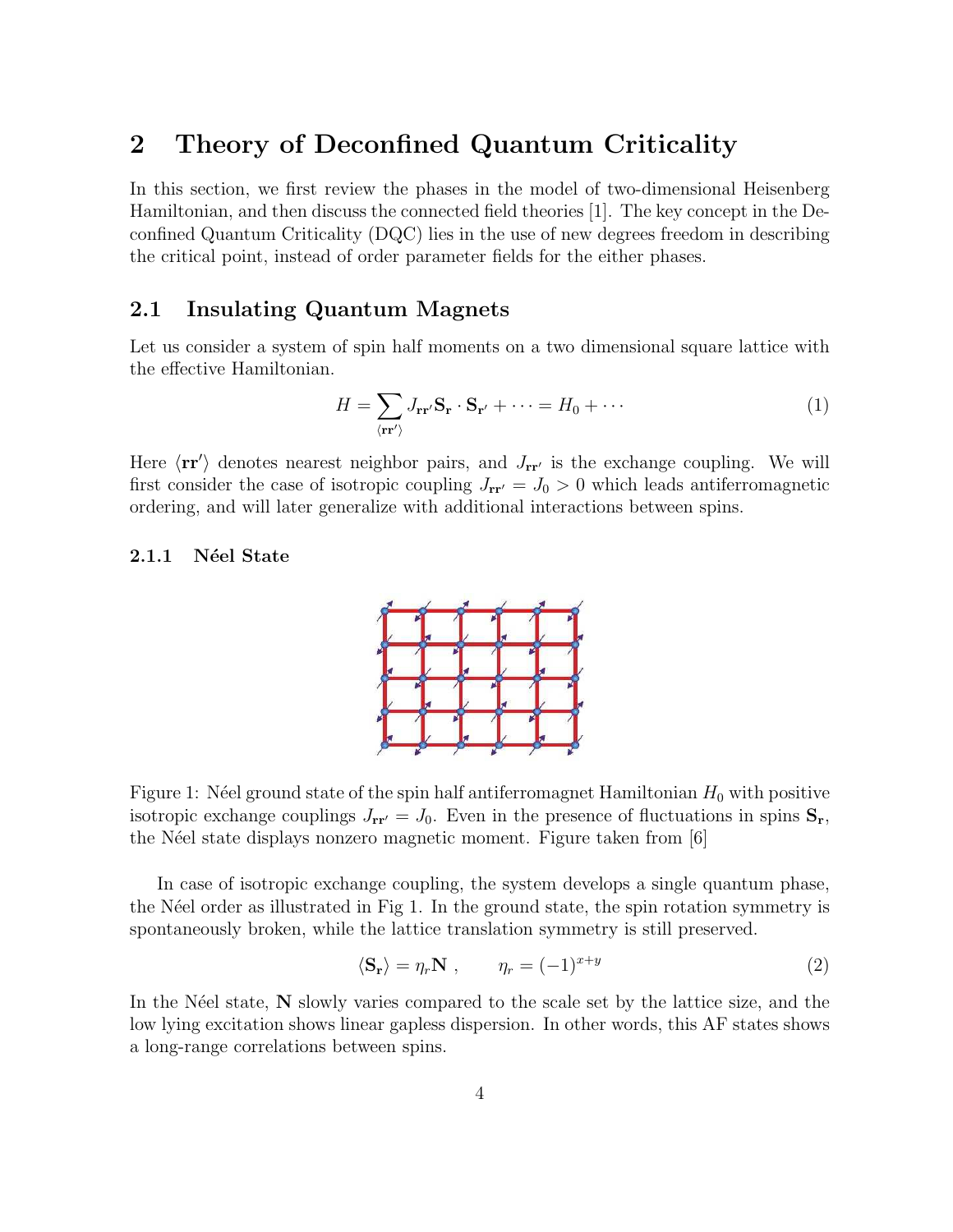In describing the low energy spectrum, it is useful to take the Feynman path integral for the spacetime trajectories of all the spins in the system. In the long wavelength limit, the effective action can be obtained in terms of the smooth order parameter field  $N(\mathbf{r}, \tau)$ , by averaging over the square lattice spins.

$$
S_n = \frac{1}{2g} \int d\tau \int d^2 \mathbf{r} \left[ (\partial_\tau \mathbf{N})^2 + v^2 (\nabla_\mathbf{r} \mathbf{N})^2 + s \mathbf{N}^2 + u(\mathbf{N}^2)^2 \right] + iS \sum_\mathbf{r} \eta_r A_r \tag{3}
$$

As was shown by Haldane [7], the  $O(3)$  nonlinear sigma model captures the fluctuation of the order parameter. Note the coarse grained action still exhibits the symmetries of the original Hamiltonian  $H_0$ . Here, the second term represents the Berry phase of all spins, while  $A_r$  denotes the area swept by the time trajectory of N on the surface of  $S_2$ sphere in spin space. This is the result from the imaginary time mapping, which leads periodicity in spin configuration. In obtaining the Berry phase term, it is necessary to use the spin coherent state resolution in the imaginary time path integral. In the smooth configurations of the vector field  $N$ , this term can be associated with the topological number, so called skyrmion number.

$$
Q = \frac{1}{4\pi} \int d^2 \mathbf{r} \ \mathbf{N} \cdot \partial_x \mathbf{N} \times \partial_y \mathbf{N}
$$
 (4)

Because of the ambiguity in the interior on the  $S_2$  spin sphere, changes in  $Q$  by some integer amount are allowed (monopole event in spin configuration space). However, the rapid oscillation due to the factor  $\eta_r$ , the Berry phase term, or a Q changing event is largely suppressed unless Q changes by 4 (quadrupled) [7]. As will be discussed later, even this quadrupling changes is irrelevant at the quantum critical regime.

#### 2.1.2 Valence Bond Solid State

The VBS state appears as an additional exchange coupling strengthens the bonds indicated by the ellipses in the Fig 2. In this state, spin rotation symmetry is preserved, while the lattice translation invariance is spontaneously broken. Either columnar or plaquette, the VBS state breaks  $Z_4$  symmetry, as can be seen in Fig 2. On the other hand, the excitations from the VBS state can be created by breaking the spin singlet bonds, which is gapped  $S = 1$  triplet quasiparticle. In fact, this triplet excitation is mobile, which makes difference from the Néel state.

Here, the four-spin interaction model [10] is useful to see how the states emerge depending on the control parameter.

$$
H = J \sum_{\langle \mathbf{r} \mathbf{r}' \rangle} \mathbf{S}_{\mathbf{r}} \cdot \mathbf{S}_{\mathbf{r}'} - Q \sum_{\langle \mathbf{r}_1 \mathbf{r}_2 \mathbf{r}_3 \mathbf{r}_4 \rangle} \left( \mathbf{S}_{\mathbf{r}_1} \cdot \mathbf{S}_{\mathbf{r}_2} - \frac{1}{4} \right) \left( \mathbf{S}_{\mathbf{r}_3} \cdot \mathbf{S}_{\mathbf{r}_4} - \frac{1}{4} \right)
$$
(5)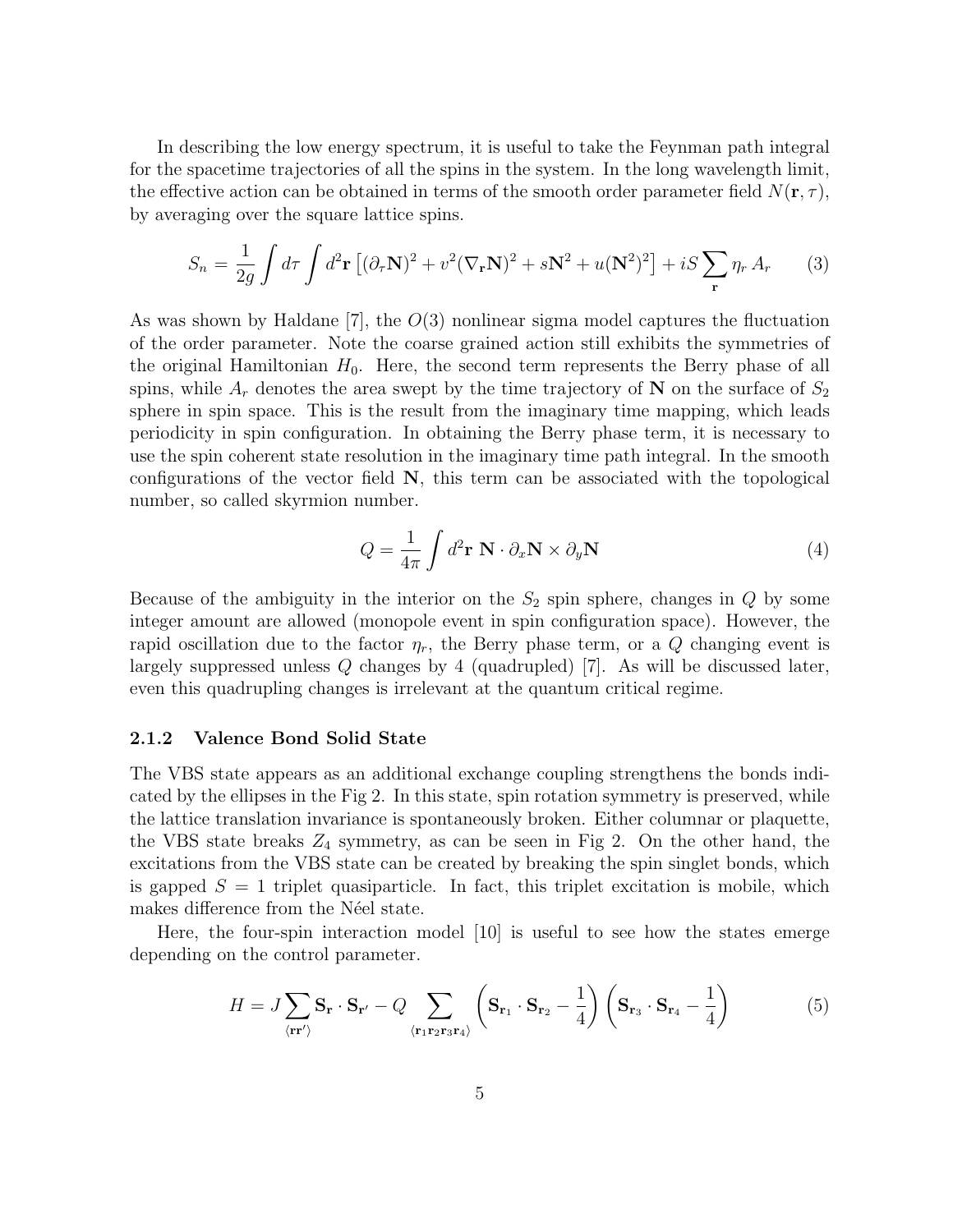

Figure 2: (a) Columnar VBS state of  $H_0 + H_1$  with  $J_{rr'} = J$ . The spins are paired in singlet state. The ellipse in figure represents such spin singlet state  $\frac{1}{\sqrt{2}}$  $\frac{1}{2}(|\uparrow\rangle_{\mathbf{r}}|\downarrow\rangle_{\mathbf{r}'}+|\downarrow\rangle_{\mathbf{r}}|\uparrow\rangle_{\mathbf{r}'}).$ Rotations by  $\frac{n\pi}{2}$  about a lattice site produces the four degenerate states. (b) Plaquette VBS state. Round square means S=0 combination of 4 spins. Figure taken from [6]



Figure 3: Spin liquid state. The two unpaired spin  $1/2$  spinons can move in the spin liquid background. Figure taken from [6]

According to the numerical computation [10], AF order appears for  $g = J/Q \gtrsim 0.04$ , and VBS order for  $g = J/Q \lesssim 0.04$ . Under the later condition, the VBS state can be characterized by a complex field order parameter,  $\psi$ .

$$
\psi = \eta_{r+\hat{y}} \mathbf{S}_r \cdot \mathbf{S}_{r+\hat{x}} + i\eta_{r+\hat{x}} \mathbf{S}_r \cdot \mathbf{S}_{r+\hat{y}} \tag{6}
$$

whose expectation is the measure of the lattice symmetry, or,  $Z_4$  symmetry. In other words,  $\langle \psi \rangle$  quantifies how far the state is from the VBS state.

### 2.2 Deconfined Criticality

#### 2.2.1 Emergent Gauge Field

A convenient, but crucial description is  $\mathbb{CP}^1$  parametrization for the both state. In this alternative description, the vector field  $N$  of the AF state is expressed in terms of spin- $1/2$ complex spinon field  $z(\mathbf{r}, \tau) = (z_1, z_2)$ .

$$
N_a = z_\alpha^\dagger \sigma_a^{\alpha\beta} z_\beta \tag{7}
$$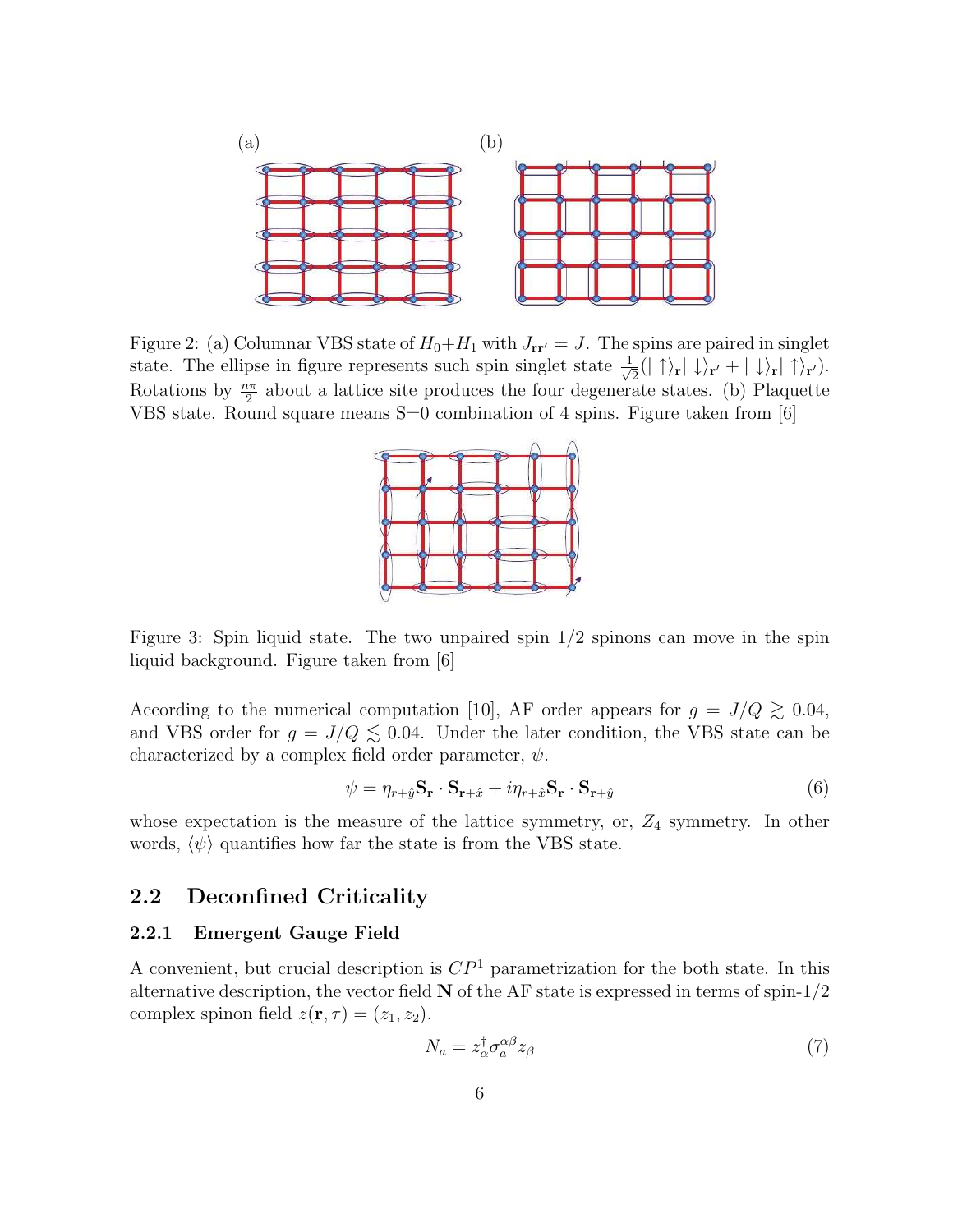where  $\sigma_a$ 's are the Pauli matrices. In this mapping, one can easily note the  $U(1)$  gauge redundancy upon local phase rotation

$$
z \to e^{i\theta(\mathbf{r}, \tau)} z \tag{8}
$$

Since the order parameter field  $N$  remains invariant under the rotation, the alternative action in the spinon language should be coupled with  $U(1)$  gauge field  $a_{\mu}$ . Now at the critical regime  $(g = g_c)$ , the quantum field theory for z and  $a_\mu$  becomes

$$
S_z = \int d\tau \int d^2 \mathbf{r} \left[ \left| (\partial_\mu - ia_\mu) z_\alpha \right|^2 + s |z_\alpha|^2 + u \left( |z_\alpha|^2 \right)^2 + \kappa (\epsilon_{\mu\nu\lambda} \partial_\nu a_\lambda)^2 \right] \tag{9}
$$

where, the spin wave velocity v and the coupling strength  $g$  in eq (3) have been rescaled, so that s and u are appropriately changed from eq  $(3)$ . Here, the last term is obtained from short distance fluctuation of spinon field, which presents dynamics to the gauge field  $a_{\mu}$ . Actually, the effective action in eq (3) does not provide a trivial triplet ground state (VBS) with large s. For this description to include the VBS state, there should be a supplementary term, which will brings a discrete  $Z_4$  symmetry as the parameter s increases beyond the critical value  $s_c$ . In searching for such term, the Noether current associated with the "Maxwell" term does an important role.

$$
j_{\mu} = \epsilon_{\mu\nu\lambda} \partial_{\nu} a_{\lambda} = \partial_{\mu} \zeta \tag{10}
$$

Since the Noether current should be a conserved quantity in 2+1 spacetime dimension, it tells us the gauge flux in the  $s > s_c$  should be conserved. Here, the massless scalar field was introduced, whose constant shift is equivalent to the gauge transformation of  $a_{\mu}$ field. Indeed, the shift symmetry in the context of the bosonic field  $\zeta$  should correspond to the physical object  $[7]$ ,  $Z_4$  rotation symmetry, while it should be connected with the changes in the total gauge flux by  $2\pi$ . In consequence, a new variable can be introduced to the theory, which breaks a continuous symmetry down to a  $Z_4$  rotation symmetry.

$$
V = e^{i\pi\zeta/2} \tag{11}
$$

$$
S_V = \lambda \int d\tau \int d^2 \mathbf{r} \left[ V^4 + h.c \right]
$$
 (12)

Actually, it was shown this variable has consistent behavior with  $\psi$ , the complex field order parameter in the VBS state [7]. So the gauge field  $a_{\mu}$  can be identified with the VBS order parameter. They both changes the topological number (the skyrmion number).

#### 2.2.2 Suppression of the Berry Phase

The most crucial ideas in [3, 4] lies in the irrelevance of the Berry phase term in the effective low energy theory in eq (9) as well as relaxation of the condition  $|z_{\alpha}|^2 = 1$ . The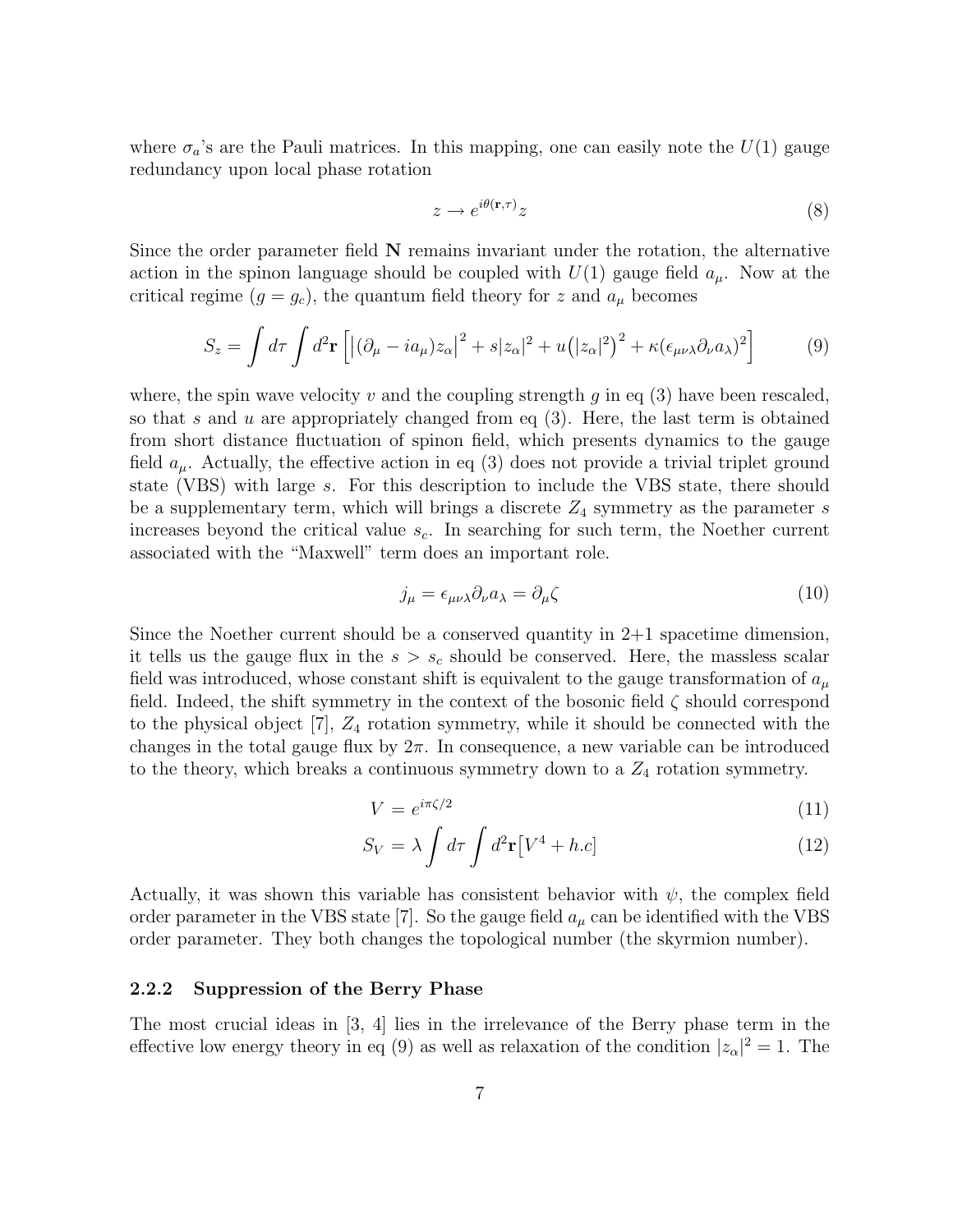original paper [3] considers easy-plane anisotropy in two component spinon field. This case needs additional simple term in the Lagrangian density.

$$
\mathcal{L}_{epa} = w|z_1|^2|z_2|^2 \tag{13}
$$

with  $w < 0$ . As is discussed in [4], this term contributes to stabilize critical points.

A careful renormalization study on the scaling behavior of the coupling  $\lambda$  in eq (12) reveals that such coupling becomes dangerously irrelevant at the critical point. Instead of attacking the  $\mathbb{CP}^1$  description directly, it takes an alternative path by using the boson duality in  $2+1$  spacetime dimension. In this description, there is a correspondence between a spinon field z and a dual field  $\Psi: z_\alpha \leftrightarrow \Psi_\alpha$ . The perturbation term in eq (12), in this theory, then becomes

$$
\mathcal{L}_V = -\lambda (\Psi_2^* \Psi_1)^4 \tag{14}
$$

Near the fixed point  $\lambda = 0$ , the perturbative renormalization tells that  $\lambda$  becomes irrelevant when the scaling dimension of it is larger than  $2 + 1$ . Since the dual transformation implies the introduced bosonic field is a composite object out of the spinon field, it is expected to have larger dimensionality than that of XY model, which explains the irrelevance of the fourth power perturbation term.

In turn, this signifies that the skyrmion change event (monopole event) due to the Berry phase perturbation eq (12) becomes unimportant at the criticality. In more sophisticated language, the term that breaks the global  $U(1)$  rotation symmetry of the spinon field down to a discrete  $Z_4$  must be irrelevant in that regime. For this reason, the  $\mathbb{CP}^1$ parametrization is not a matter of choice in description, but an indeed valid model for low energy physics.

Before, we discuss the physical properties due to such suppression, it should be addressed the features of this description, in contrary to the LGW framework. The LGW procedure requires the gauge field  $a_{\mu}$  to be a compact object. However, the irrelevance of the Berry phase term clarifies the gauge flux should be conserved at the critical regime. This means the gauge field  $a_{\mu}$  becomes noncompact, from which the notion of "deconfinement" comes. Hence, the fractionalized spinon field (without charge)  $z$  and the emergent gauge field  $a_{\mu}$  are natural degrees of freedom at the critical point.

#### 2.2.3 Physical Properties near the Deconfined Critical Point

In this section, we will review the consequential physical properties in the deconfined criticality. As was argued in [3], the irrelevance of the magnetic monopole events implies there should be two distinct length scale from the VBS state to the critical point. One is the spin correlation length  $\xi$  and the other is a longer length scale  $\xi_{VBS}$ . The later length scale is a measure of the domain sizes in the VBS states. By the scaling analysis, the scenario predicts (i) large anomalous dimension  $\eta$  of the N'eel order and (ii) the universal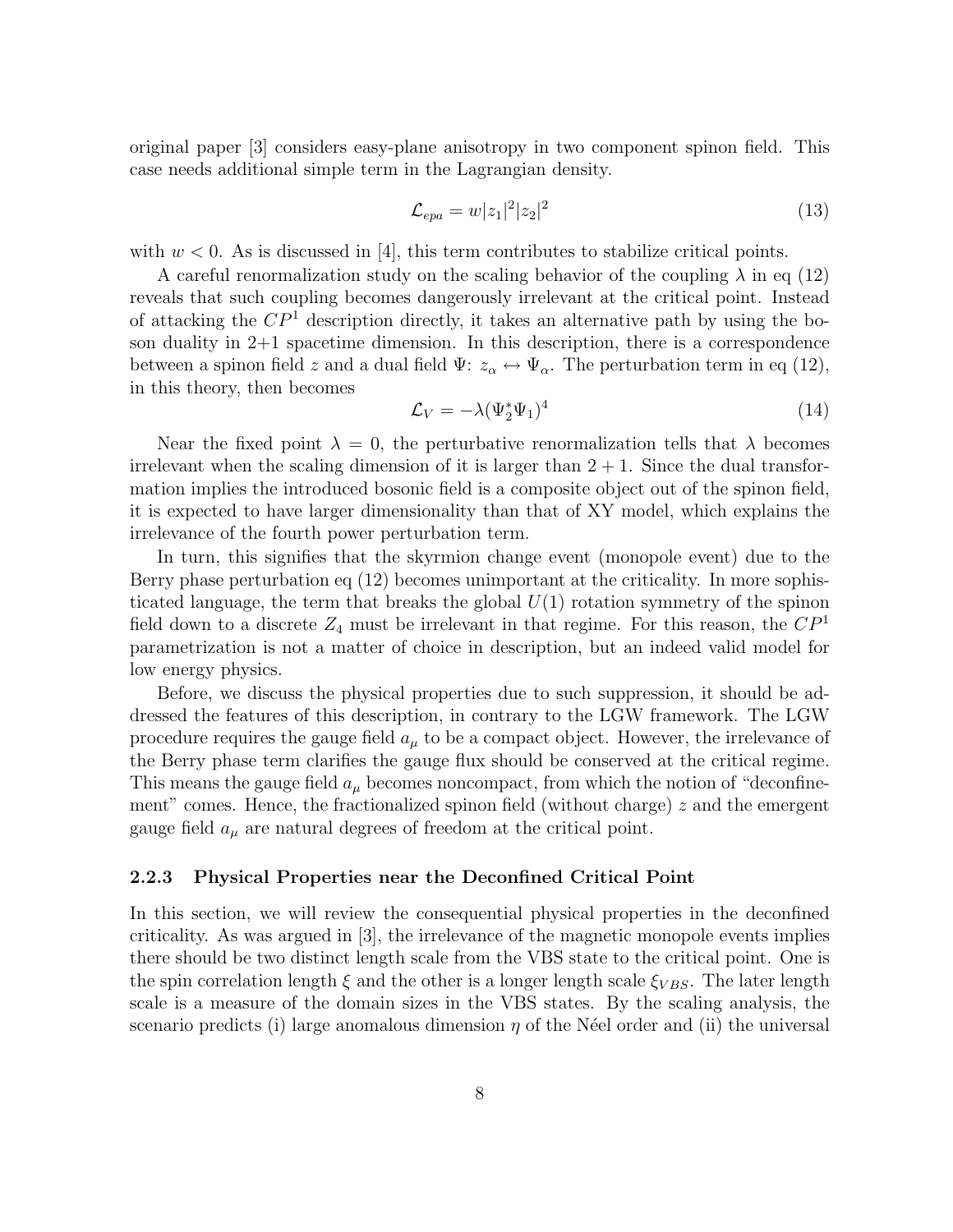power law decays regardless of the state: the columnar VBS, the plaquette VBS, and staggered magnetic XY model in case of easy plane anisotropy.

Even the Gaussian approximation shows that  $\eta$  must be an order of unit, which does not fall into the LGW framework. Since the two point correlation function decays in power law with  $D-2$  ( $D=2+1$ ), the correlation of the Néel order parameter, extracted from the spinon field theory, becomes

$$
\langle \mathbf{N}(\mathbf{r}) \cdot \mathbf{N}(\mathbf{0}) \rangle \sim \langle z_{\alpha}^*(\mathbf{r})_{\alpha}(\mathbf{0}) \rangle^2 \sim \frac{1}{r^{2(D-2)}} = \frac{1}{r^{D-2+\eta}}
$$
(15)

Some of recent numerical studies seem to support this prediction, which will be reviewed in the following section.

### 2.3 Numerical Studies

As to the numerical studies on the deconfined quantum criticality, there is no concrete conclusion so far. In this section, we will introduce a couple of recent works, which either suggests a continuous phase transition or a weak first order transition.

Recently, Sandvik's study upon the four-spin coupling seems to be strong in supporting the DQC. In that work, the probability distribution of the VBS order parameter was calculated depending on the number of lattices. Remarkably, circular symmetry was obtained, which seems to imply the Berry phase perturbation is irrelevant. This also means the bosonic field  $\zeta$ , which is a dual to the emergent gauge field  $a_{\mu}$ , develops a Goldstone boson. Another feature, emphasized in the paper [10], is unusually large anomalous dimension  $\eta$ . To get the numbers, the author adopted the ground-state projector quantum Monte Carlo method in the moderate size lattice system. Using the finite size scaling [2], the author succeeded to extract the fairly large exponent  $\eta \sim 0.26 \pm 0.03$ .

However, there are some issues that put some questions on the results. Most of all, Sandvik's study is limited on the finite size system, though it was enough to subtract the critical exponents. Also, it is restricted to exactly zero temperature. Recently Jiang et al.[11] performed a stochastic series expansion at finite temperature for larger system with the same four-spin interaction model. According to their results, the distribution of the VBS order parameter does not indicate either the columnar VBS order or the plaquette VBS state far from the criticality. This work disproves the Sandvik's claim, which implicitly assumes the VBS state should be developed as the control parameter  $g = J/Q$  gets larger. So the emergent  $U(1)$  symmetry may not be able to identify the VBS state. In addition, they demonstrated a weak first order transition.

In addition to the numerical studies, Nogueira et al. [9] performed a renormalization group analysis for the model suggested in the DQC scenario. In this work, they argues that the result obtained from large spin should be able to explain the behavior of spin half spinon. In consistent with the numerical study in anisotropic easy-plane case in [8], their study presents a weak first order transition, inconsistent with the DQC framework. Even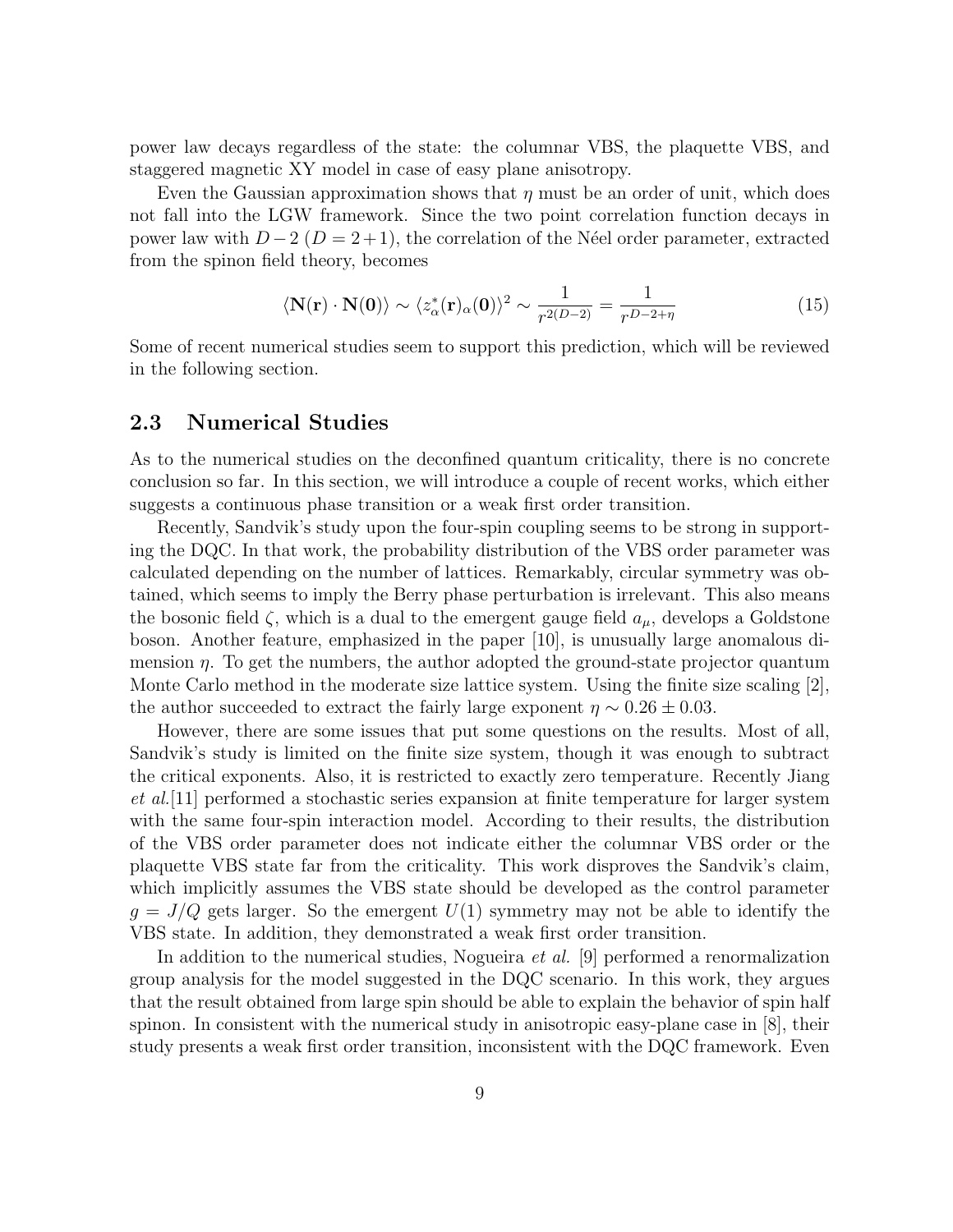

Figure 4: The probability distribution of the VBS order parameter  $\psi$  of the four spin interaction model for the  $32 \times 32$  lattice system at  $g = J/Q = 0$ . The ring shapes seems to support the idea of an emergent  $U(1)$  symmetry, irrelevant to the discrete  $Z_4$  anisotropy of  $\psi$ . Figure taken from [10]



Figure 5: The probability distribution of the VBS order parameter  $\psi$  for the 96  $\times$  96 lattice at finite temperature  $\beta Q = 30$  and at  $g = J/Q = 0$ . The ring shape symmetry, *i.e.*,  $U(1)$  rotation symmetry does not identify the VBS phase. Figure taken from [11]

though large scale Monte Carlo simulation seems to confirm the suppression of the Berry phase term so that spinons are confined at the critical regime, it does not provide any evidence of the continuous transition. In case of the isotropic  $SU(N)$  antiferromagnet, however, deconfined spinon seems to govern the physics upon the onset of second order transition [9]. In this study, the crossover exponent[2] were examined to extract the scaling of the correlation length.

In sum, there is no conclusive result which verifies the validity of the DQC scenario.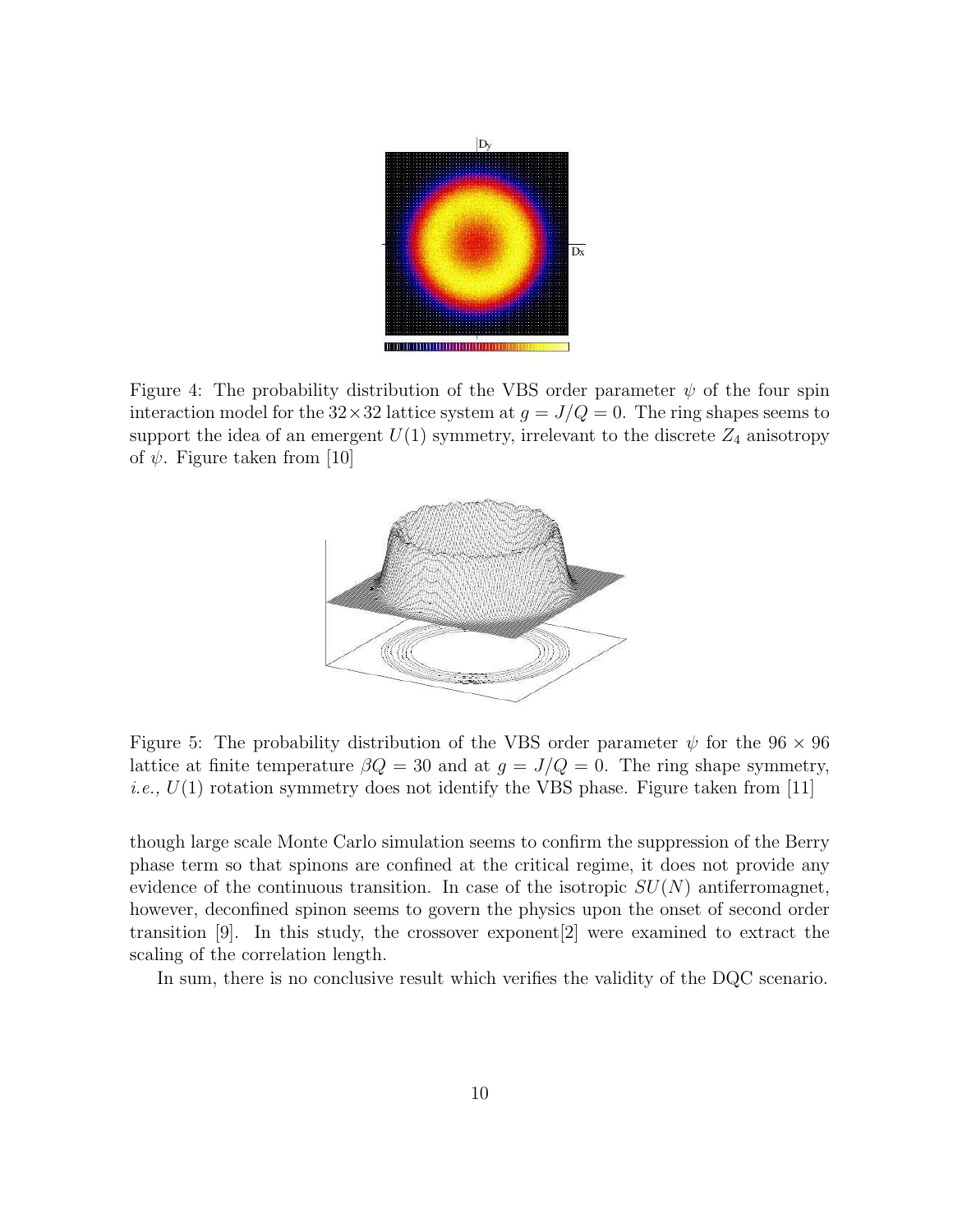# 3 Conclusion and Remarks

In this paper, we have shortly reviewed the recently proposed hypothesis, the Deconfined Quantum Criticality across the two distinct symmetry states. The key steps in that scenario are the adoption of the  $\mathbb{CP}^1$  fractional parametrization and associated  $U(1)$ gauge field. The renormalization analysis proposes the Berry phase term in the LGW framework must be suppressed so that it removes the compactness of the gauge field at the critical point. From this mechanism, a continuous phase transition between the N´eel order phase and a VBS state becomes possible, depending on the control parameter. This is the point that does not fit into the framework of the Landau-Ginzburg-Wilson. The term "deconfinement" means such transition does only survive at the critical regime, which will eventually be wound back to the either phases.

One of the salient features, predicted by this conjecture, is the large anomalous dimension in the correlation of the N'eel order parameter. Some numerical works seems to support this expectation, but it is also argued to be plagued with limitations. Even if the emergent  $U(1)$  gauge field do an important role at the criticality, it may not properly capture the VBS state. To resolve the controversies over this proposal, we need to investigate the role of the emergent gauge field in real physical system.

Even though it's difficulty to realize in the experimental ground, the analogy between the quantum magnets and the Mott insulators in the optical lattice system seems promising, in testing this scenario. Indeed, there are nice mapping from the 2D fermionic lattice systems to the optical lattice, in which filling fraction in the superfluity does the crucial role.<sup>1</sup> In theoretical sense, on the other hand, a construction of the effective low energy field theory may also be reexamined in the LGW framework. The proposed four-spin exchange model can be a first step to perform such work. Regardless of its validity, this proposed idea must be of great interest in searching the framework to explain the phenomena which are beyond the LGW paradigm.

# References

- [1] E. Fradkin, Field Theories in Condensed Matter Systems (Addison-Wesley, 1991)
- [2] N. Goldenfeld, Lectures on Phase Transitions and the Renormalization Group (Westview, 1992)
- [3] T. Senthil, A. Vishwanath, L. Balents, S. Sachdev, and M. P. A. Fisher, Science 303, 1490 (2004)
- [4] T. Senthil, L. Balents, S. Sachdev, A. Vishwanath, and M. P. A. Fisher, Phys. Rev. B 70, 144407 (2004)

<sup>&</sup>lt;sup>1</sup>Superfluid-Insulator can be connect with the Néel-VBS transition.